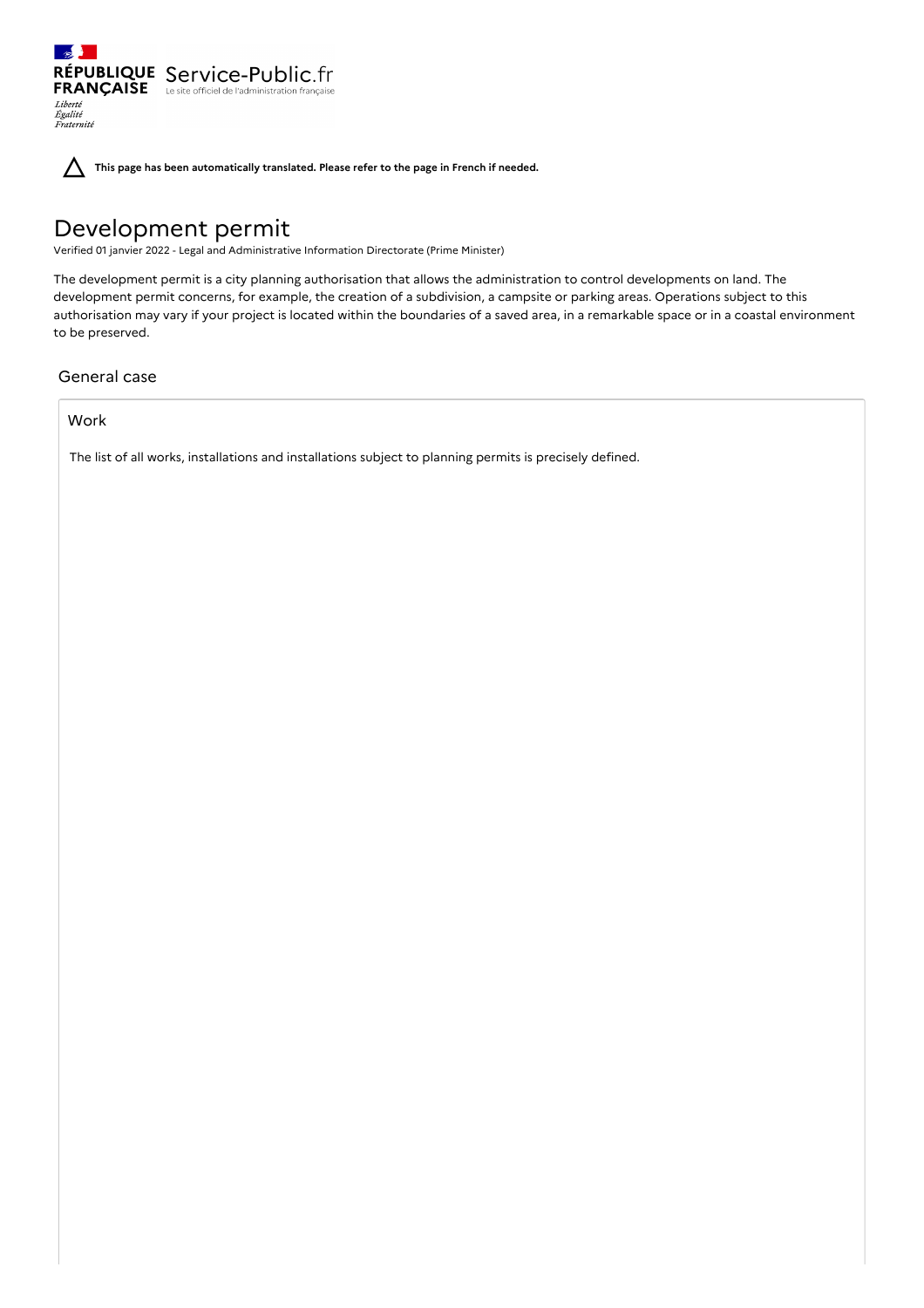Facilities and works subject to planning permits

| Case                                                                                                                      | <b>Details</b>                                                                                                                                                                                                          |
|---------------------------------------------------------------------------------------------------------------------------|-------------------------------------------------------------------------------------------------------------------------------------------------------------------------------------------------------------------------|
| Lodging                                                                                                                   | With creation or arrangement of lanes, spaces or equipment specific to the<br>subdivision, common to several lots at the expense of the developer                                                                       |
|                                                                                                                           | If the land area to be developed is more than 2 500 m2, you must use a architector<br>landscape designer                                                                                                                |
| Rebate                                                                                                                    | Carried out by a free urban land association (AFUL) when it provides for the<br>realisation of common ways or spaces                                                                                                    |
| Campground                                                                                                                | - Creation or extension of a plot of land for the accommodation of more than 20<br>people or more than 6 leisure accommodation consisting of tents, caravans, mobile<br>residences of leisure or light homes of leisure |
|                                                                                                                           | - Redevelopment of a campground, with more than 10% increase in the number of<br>pitches                                                                                                                                |
|                                                                                                                           | -Substantial modification of the vegetation which limits the visual impact of the<br>installations                                                                                                                      |
| Residential leisure park                                                                                                  | - Creation or enlargement                                                                                                                                                                                               |
|                                                                                                                           | - Redevelopment of an existing park with more than 10% increase in the number of<br>sites                                                                                                                               |
|                                                                                                                           | -Substantial modification of the vegetation which limits the visual impact of the<br>installations                                                                                                                      |
| Holiday village classified as light<br>accommodation                                                                      | Create or Enlarge                                                                                                                                                                                                       |
| Land for sports or motorised leisure<br>activities                                                                        | Layout                                                                                                                                                                                                                  |
| Amusement park and playground                                                                                             | Development of a park or an area of more than 2 hectares                                                                                                                                                                |
| Golf course                                                                                                               | Development of a plot of more than 25 hectares                                                                                                                                                                          |
| Parking area open to the public, depot of<br>vehicles and collective garages for caravans<br>or mobile leisure residences | Design with the effect of creating a total capacity of at least 50 units                                                                                                                                                |
| Homestay and family grounds for Travellers                                                                                | Development of built or unbuilt land to allow installation of more than two mobile<br>residences that constitute the permanent home of their user                                                                       |
| Land intended for the installation of<br>demountable residences constituting the<br>permanent habitat of their user       | Development of built or unbuilt land to allow installation of at least two<br>demountable residences creating a total floor area greater than 40 m <sup>2</sup>                                                         |
| Soil shear (digging)                                                                                                      | Sharpening of a depth greater than 2 metres and covering an area equal to or<br>greater than 2 hectares when not connected to a building permit                                                                         |
| Soil                                                                                                                      | Exhaust of a height exceeding 2 metres and covering an area of 2 hectares or more                                                                                                                                       |

Filing of development permit file

You can use an online service to help you build your file or fill out a form.

Assistance with city planning applications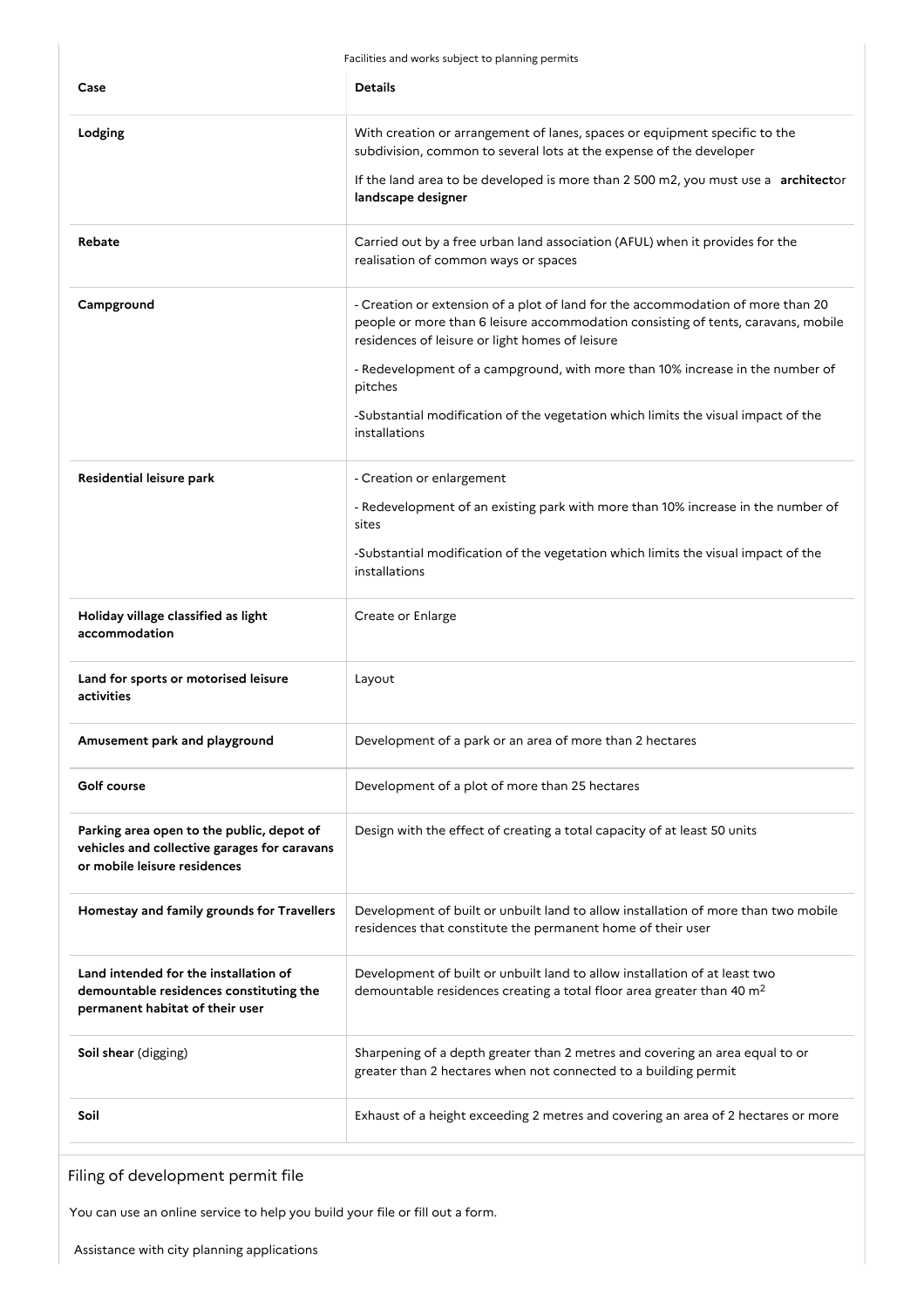Your application for a permit can be made on an online service with input.

 $\rightarrow$  Support for your city planning authorisation request

Ministry of city planning

#### Go to online service

[\(https://www.service-public.fr/compte/activer-un-espace-particulier?lienDemarche=https://psl.service](https://www.service-public.fr/compte/activer-un-espace-particulier?lienDemarche=https://psl.service-public.fr/mademarche/DAUA/demarche)public.fr/mademarche/DAUA/demarche)

The application for development permit [\(https://www.service-public.fr/particuliers/vosdroits/F35349?lang=en\)](https://www.service-public.fr/particuliers/vosdroits/F35349?lang=en) is sent by registered mail with request for notice of receipt or filed **City Hall**. If the operation is located in 2 municipalities, the file is preferably deposited in the municipality where the project is mainly located.

Where several persons apply for a joint authorisation for the same project, a supplementary application form is required.

Complementary/other applicants for the same project

Document to be attached to the application for city planning authorisation when several persons are involved in the same project

### Go to form(pdf - 212.6 KB)

[\(https://www.formulaires.service-public.fr/gf/getAnnexe.do?cerfaAnnexe=13702-1&cerfaFormulaire=13702\)](https://www.formulaires.service-public.fr/gf/getAnnexe.do?cerfaAnnexe=13702-1&cerfaFormulaire=13702)

 **FYI :** the list of attachments listed in the package is exhaustive and the administration cannot request additional documents from you.

You will have to **4 full folders** City Hall. In some cases, **additional** you will be asked. For example, you will provide an additional 1 copy of your permit file for a project in one of the following areas:

- **Perimeter of a remarkable heritage site**
- **Historic landmarks**
- **Listed Site or nature reserve**

You must provide 2 additional copies of the file if your project is located in a national park core. It is also necessary to attach 2 additional copies (including 1 in dematerialised form) if your project is subject to commercial authorisation.

You will attach to these complete files 5 copies of the status plan and the overall composition plan.

In the case of a construction, you will also have to provide 5 copies of the mass plan, the facades and roofs plan and the cutting plan.

You can submit your request for authorisation to the city or send it by mail RAR (). You can also transmit it in dematerialised form according to the terms defined by your municipality. To get to know them, you need to get closer to the city planning department of your town hall.

Who shall I contact

Specify your city or postcode The choice of a municipality in the suggestion list will automatically trigger an update of the content

City [\(https://lannuaire.service-public.fr/\)](https://lannuaire.service-public.fr/)

Upon receipt of your application for a permit, the City Council will issue or send you a receipt with a registration number. This receipt indicates that the town hall has 1 month to claim the missing documents of your file that you must complete within 3 months. If you do not provide the missing parts, your application will be considered rejected.

The receipt also indicates the date on which a tacit permit is to be issued. It states that the City Hall has 1 month to notify you if your project cannot be subject to a tacit permit.

Finally, he mentions that the town hall has 1 month to inform you of a different investigation period than the one you were told.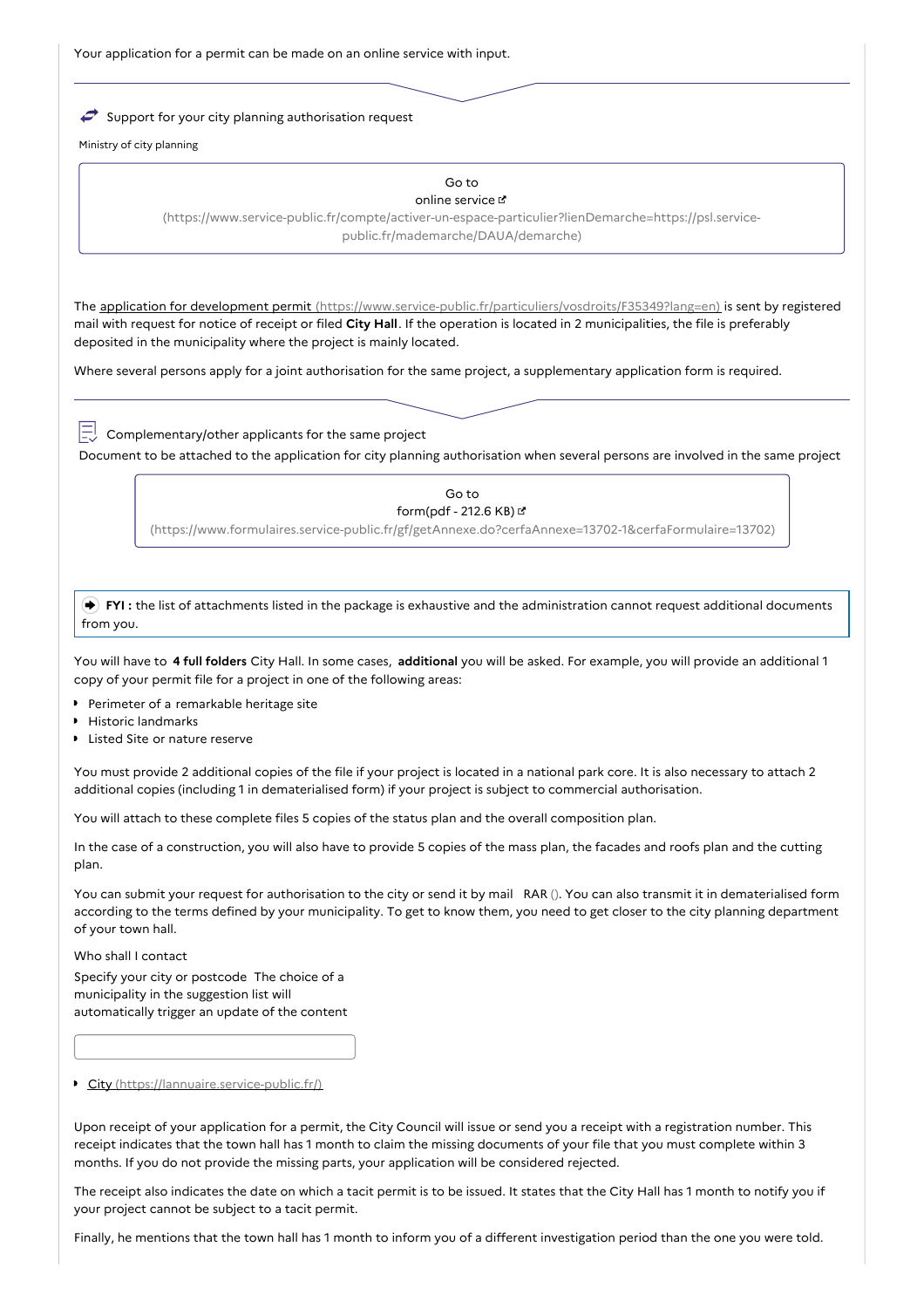Your application for a development permit can be made on a form.

Application for development permit

Cerfa n° 13409\*07 - Ministry of city planning

Allows you to make a layout (for example: excavation or elevation of the ground, subdivision, camping, parking area, amusement park, sports field or leisure).



You must provide 2 additional copies of the file if your project is located in a national park core. It is also necessary to attach 2 additional copies (including 1 in dematerialised form) if your project is subject to commercial authorisation.

You will attach to these complete files 5 copies of the status plan and the overall composition plan.

In the case of a construction, you will also have to provide 5 copies of the mass plan, the facades and roofs plan and the cutting plan.

You can submit your request for authorisation to the city or send it by mail RAR (). You can also transmit it in dematerialised form according to the terms defined by your municipality. To get to know them, you need to get closer to the city planning department of your town hall.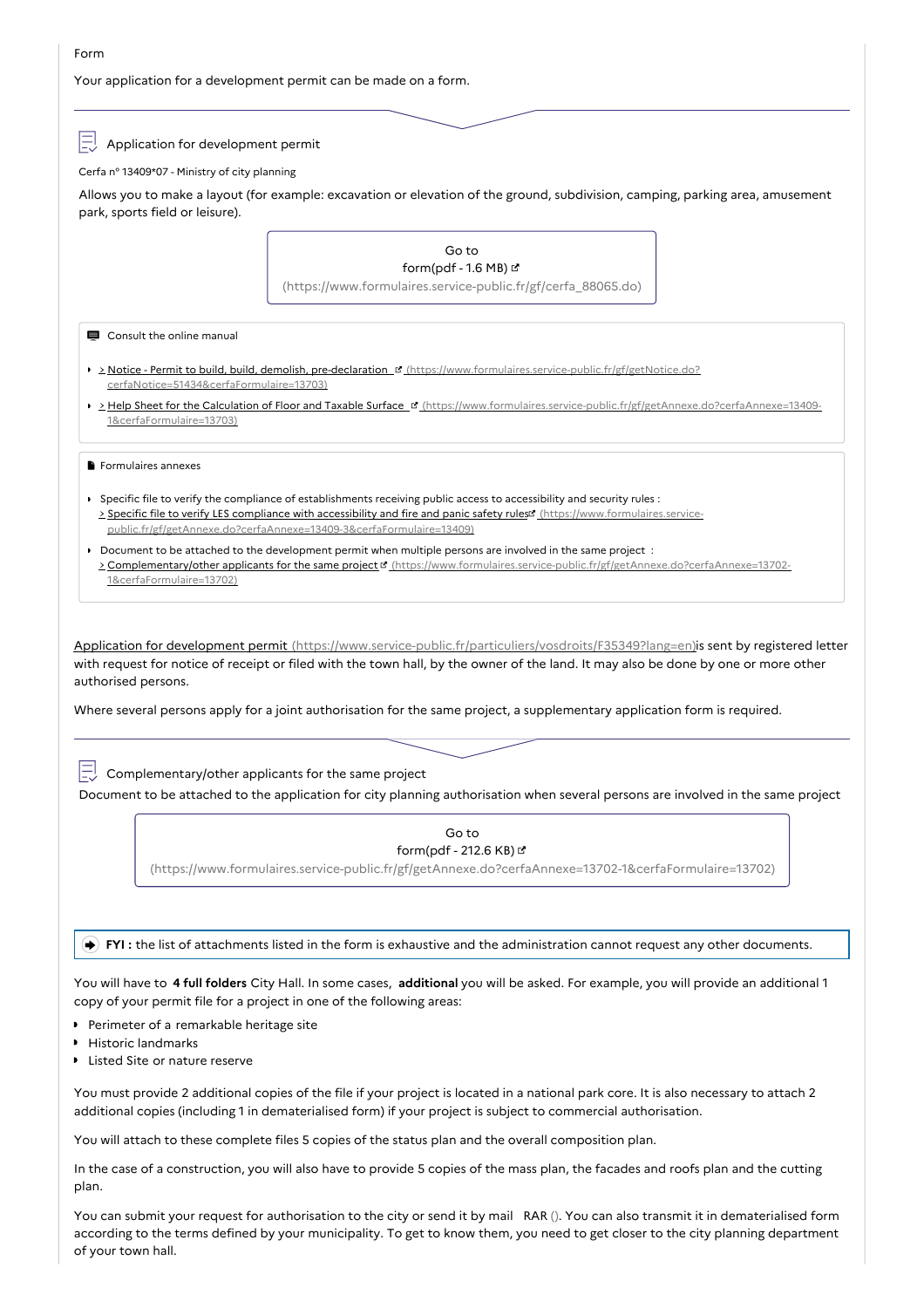Who shall I contact

Specify your city or postcode The choice of a municipality in the suggestion list will automatically trigger an update of the content

### City [\(https://lannuaire.service-public.fr/\)](https://lannuaire.service-public.fr/)

Upon receipt of your application for a permit, the City Council will issue or send you a receipt with a registration number. This receipt indicates that the town hall has 1 month to claim the missing documents of your file that you must complete within 3 months. If you do not provide the missing parts, your application will be considered rejected.

The receipt also indicates the date on which a tacit permit is to be issued. It states that the City Hall has 1 month to notify you if your project cannot be subject to a tacit permit.

Finally, he mentions that the town hall has 1 month to inform you of a different investigation period than the one you were told.

 **Please note :** a notice of application for a permit is posted in town hall within 15 days of your filing and for the duration of the investigation of the file. This notice details the essential features of your project.

### Instruction Time

The response time is usually **3 months** from the date of filing of the application.

If the investigation period is longer, City Hall must notify you within one month of the filing of your permit file.

In fact, the period of instruction is increased to 4 months (3 months + 1 month) when your project is located within the perimeter of a remarkable heritage site or in the vicinity of historical monuments. The same applies when the project is to be submitted to the departmental commission for the preservation of natural, agricultural and forest areas.

The investigation period is increased to 5 months (3 months + 2 months) when, for example, the project is subject to commercial exploitation authorisation. The same is true for an operation located in an area designated to be classified in the heart of a future national park or in the heart of a delimited national park.

### Decision of the City Council

Répondez aux questions successives et les réponses s'afficheront automatiquement

### Acceptance

The decision of the town hall takes the form of an order. This decision is sent to you by registered letter with notification of receipt or by email. The decision may be accompanied by specific requirements, the reasons for which must be given by the administration.

The permit order informs you of the **contributions** that you will have to pay. They correspond to the following participations:

- **Participation in overall development programmes (EAPs)**
- Sewer Connection Interest (PRE)
- **Participation in the construction of public car parks (PNRAS)**
- **Participation in Exceptional Public Equipment (PEPE)**
- **Participation for roads and networks. (PVR)**

 **Warning :** within <sup>3</sup> months of the date of the permit decision, the town hall may withdraw <sup>a</sup> permit if it considers that it was issued illegally.

### Refusal

Refusal of development permits takes the form of an order setting out all grounds for refusal by the administration. It shall also indicate the ways and times of **appeal**. This decision is sent to you by registered letter with notification of receipt or by email.

You can challenge the legality of the decision. **within 2 months of the date of its notification.** You can ex gratia by registered letter with notice of receipt. The absence of a response after two months is implicit rejection. You can then file a dispute with the Administrative Court within two months of the reply or the absence of a reply.

You can refer [\(https://www.service-public.fr/particuliers/vosdroits/F2026?lang=en\)](https://www.service-public.fr/particuliers/vosdroits/F2026?lang=en), within 2 months of the date of notification of the decision to refuse a licence, without making an ex gratia appeal,.

Who shall I contact Specify your city or postcode The choice of a municipality in the suggestion list will automatically trigger an update of the content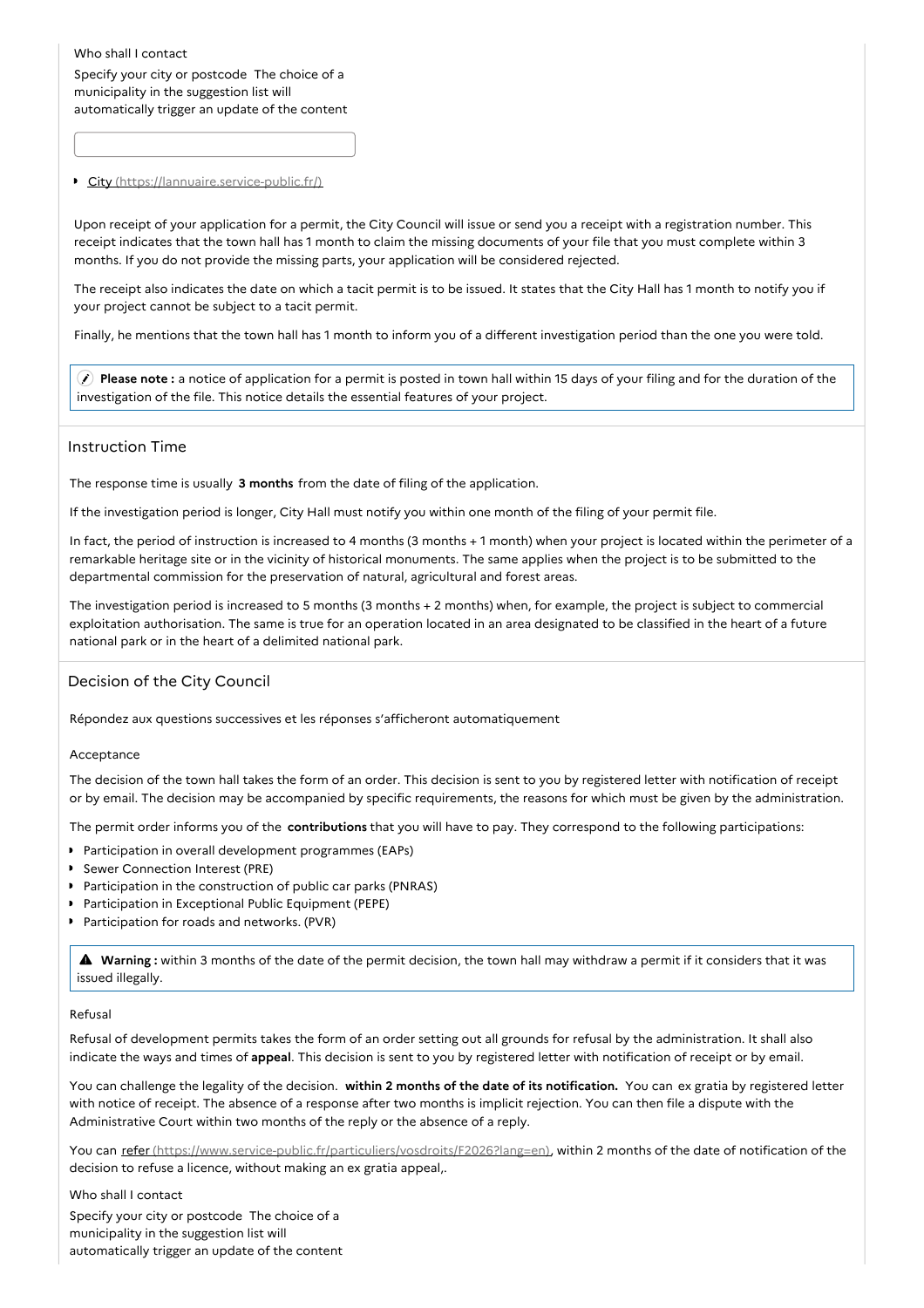City [\(https://lannuaire.service-public.fr/\)](https://lannuaire.service-public.fr/)

Administrative Tribunal [\(https://www.conseil-etat.fr/tribunaux-cours/la-carte-des-juridictions-administratives\)](https://www.conseil-etat.fr/tribunaux-cours/la-carte-des-juridictions-administratives)

### No response

If you do not receive a reply from the town hall after the investigation period has expired, **permit is tacitly granted**. Upon your request, the town hall can issue you a tacit permit certificate. If you do not obtain it within 2 months of your request, you can appeal to the administrative court [\(https://www.service-public.fr/particuliers/vosdroits/F2478?lang=en\)](https://www.service-public.fr/particuliers/vosdroits/F2478?lang=en).

Who shall I contact

Administrative Tribunal [\(https://www.conseil-etat.fr/tribunaux-cours/la-carte-des-juridictions-administratives\)](https://www.conseil-etat.fr/tribunaux-cours/la-carte-des-juridictions-administratives)

 **Warning :** within <sup>3</sup> months of the date of the permit decision, the town hall may withdraw <sup>a</sup> permit if it considers that it was issued illegally.

In some cases, failure to respond may also mean an implicit refusal to issue a permit. This is the case for the following situations:

- **Draft opinion submitted to the Departmental Commercial Planning Commission**
- **Project on a building listed as a historical monument**
- Project in an area to be classified in the heart of a future national park or in the heart of a delimited national park
- Project submitted to the agreement of the Architect of the French Buildings (ABF) when it has issued an unfavourable opinion or a favourable opinion with prescriptions

You may appeal to the Administrative Court within two months of the tacit rejection of a licence.

### Stay

The city hall can suspend its decision for up to 2 years. It shall then take a decision to stay the proceedings indicating the duration of the stay.

A decision on any application for authorisation of works, constructions or installations may be stayed in the following cases:

- The land is part of the perimeter of a Concerted Development Zone (CAZ)
- At the time of initiation of the pre-public utility (DUP) investigation of an operation
- The planned construction may jeopardise or increase the cost of carrying out public works or carrying out a development operation
- The planned constructions are likely to compromise or make it more expensive to execute the future local city planning plan (PLU)
- The project is located in an area that is destined to be in the heart of a national park

Upon expiry of the stay period, the City Hall must, on simple confirmation of your application for a permit, examine your file and decide on your project within 2 months of your application.

 **FYI :** the owners of the land that has been granted a stay of proceedings may call the community (or the public utility that initiated it) into action to purchase their land.

# Decision Display

Posting of city planning authorisation or tacit permit in the field is mandatory. You must do this as soon as the order is notified or as soon as your case has expired (tacit permit).

The display shall remain in place for the duration of the work and be visible from the outside.

You must use a rectangular panel with dimensions greater than 80 cm. The information on your billboard must be legible from the highway or from spaces open to the public.

The display shows the following information:

- Name, business name or legal name of beneficiary
- **P** Permit Date and Number
- Nature of the project, area of land
- Address of the town hall where the file can be consulted
- Name of the architect responsible for the architectural project

It shall also indicate, depending on the nature of the project, the following:

- Area of the floor without net work permitted and the height of the building(s), expressed in metres in relation to the natural floor, if the project provides for
- Maximum number of lots planned if project is on a subdivision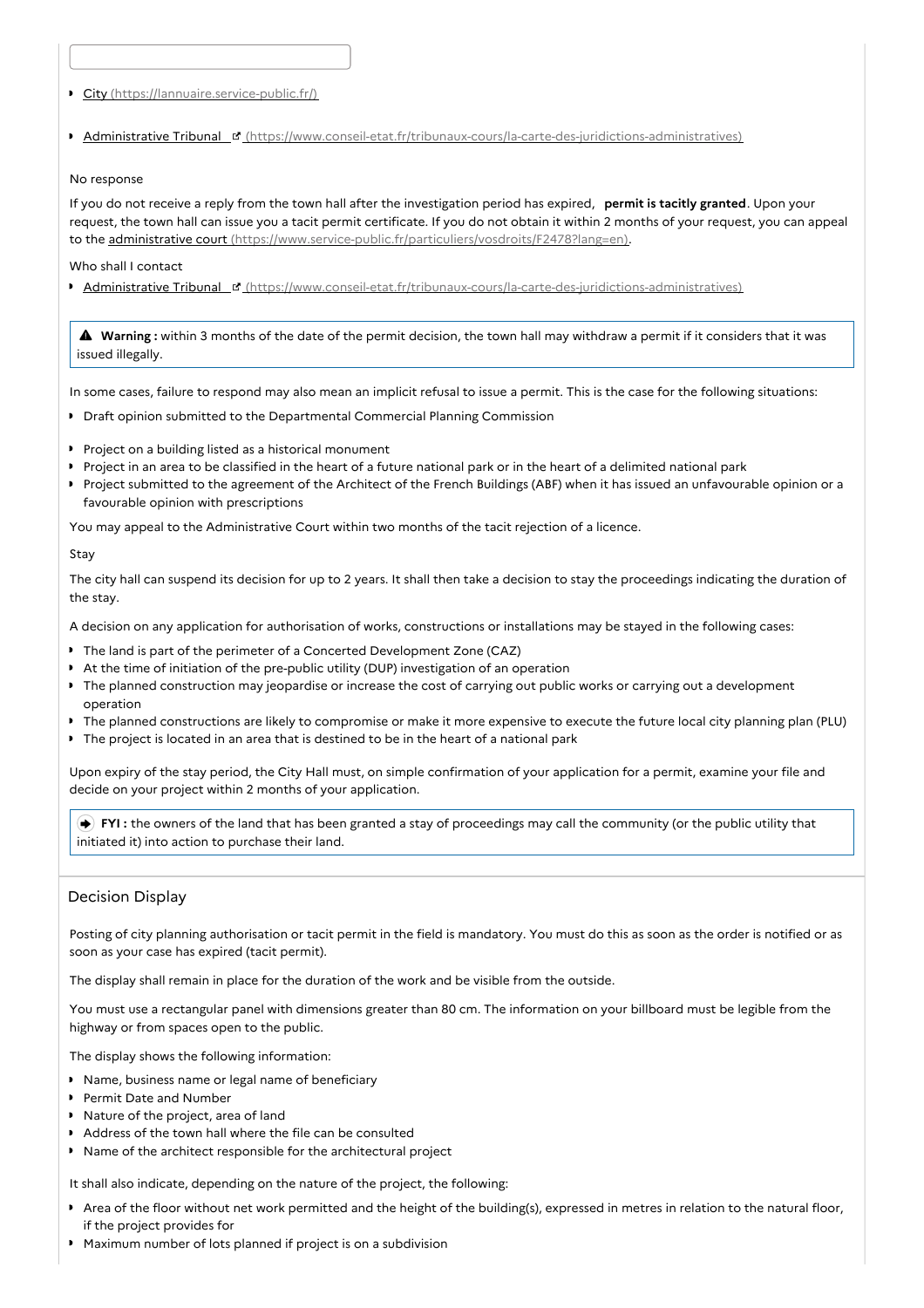- Total number of sites and, if applicable, the number of sites reserved for light-duty recreational housing if the project involves a campground or recreational residential park
- Surface of the building(s) to be demolished if the project involves demolition

The display should also mention the possibility for **third** exercise **appeal** and notify the licensee within 15 days of their appeal.

For 2 months from 1<sup>to</sup> On-field display day, your neighbours can ex gratia the mayor who issued the authorisation. If they do not have a posting, they will be able to challenge the authorisation for 6 months after the completion of the work.

An extract of the permit is posted in the town hall within 8 days of the issuance of the authorisation and for 2 months.

### Term

The development permit is valid for 3 years. It is out of date if you have not started the work within 3 years or if, after this period, you interrupt it for more than one year.

However, the time limit can be extended 2 times for 1 year. You must apply for at least 2 months **before your licence expires** . This request for an extension must be sent on free paper, in 2 copies, by registered letter with notice of receipt or filed in town hall.

### Who shall I contact

Specify your city or postcode The choice of a municipality in the suggestion list will automatically trigger an update of the content

City [\(https://lannuaire.service-public.fr/\)](https://lannuaire.service-public.fr/)

The city hall has 2 months to respond. If the City Hall has not responded within this period, your request for an extension is accepted.

# Project in a protected area

The development permit has a broader scope in the various protected areas. These are the remarkable heritage sites, the surroundings o historical monuments, sites or in the process of being classified, natural reserves, remarkable areas and coastal environments to be preserved.

| A list of all works, installations and installations subject to planning permits is precisely defined. |                                                                                                                                                                                                                            |  |
|--------------------------------------------------------------------------------------------------------|----------------------------------------------------------------------------------------------------------------------------------------------------------------------------------------------------------------------------|--|
| Facilities and works subject to planning permits                                                       |                                                                                                                                                                                                                            |  |
| Case                                                                                                   | <b>Details</b>                                                                                                                                                                                                             |  |
| Lodging                                                                                                | A subdivision located within the perimeter of a remarkable heritage<br>site, on the edge of a historical monument, in a listed site or in the<br>process of being classified.                                              |  |
|                                                                                                        | If the land area to be developed is more than 2,500 m2, you must call<br>on an architect or a landscape designer.                                                                                                          |  |
| Rebate                                                                                                 | Carried out by a free urban land association (AFUL) when it provides<br>for the realisation of common ways or spaces                                                                                                       |  |
| Campground                                                                                             | Creation or extension of a plot of land for the accommodation of<br>more than 20 people or more than 6 leisure accommodation<br>consisting of tents, caravans, mobile leisure residences or light leisure<br>accommodation |  |
|                                                                                                        | Redevelopment of a campsite, with more than 10% increase in the<br>number of campsites                                                                                                                                     |  |
|                                                                                                        | Substantial modification of vegetation that limits the visual impact of<br>installations                                                                                                                                   |  |
| Residential leisure park                                                                               | Create or Enlarge                                                                                                                                                                                                          |  |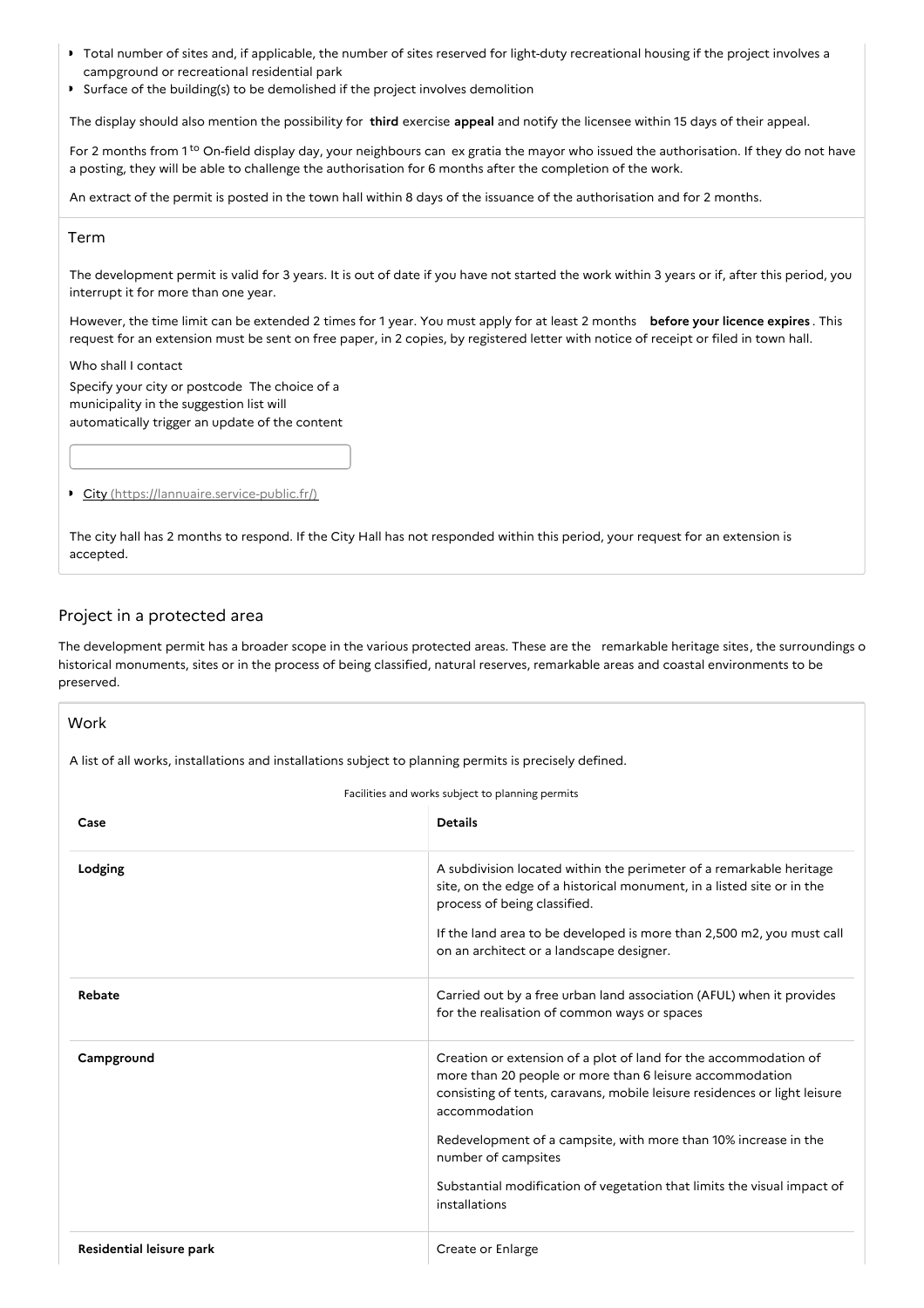| Case                                                                                                                                                                                        | <b>Bedswelopment of an existing park with more than 10% increase in</b><br>the number of sites                                                                                 |
|---------------------------------------------------------------------------------------------------------------------------------------------------------------------------------------------|--------------------------------------------------------------------------------------------------------------------------------------------------------------------------------|
|                                                                                                                                                                                             | Substantial modification of vegetation that limits the visual impact of<br>installations                                                                                       |
| Holiday village classified as light accommodation                                                                                                                                           | Create or Enlarge                                                                                                                                                              |
| Land for sports or motorised leisure activities                                                                                                                                             | Layout                                                                                                                                                                         |
| Amusement park and playground                                                                                                                                                               | All projects located within the boundaries of a remarkable heritage<br>site, on the edges of a historical monument, in a listed or unclassified<br>site or in a nature reserve |
| Golf course                                                                                                                                                                                 | All projects located within the boundaries of a remarkable heritage<br>site, on the edges of a historical monument, in a listed or unclassified<br>site or in a nature reserve |
| Parking area open to the public, depot of vehicles and<br>collective garages for caravans or mobile leisure<br>residences                                                                   | Any project located within the perimeter of a remarkable heritage<br>site, on the edge of a historical monument, in a classified or pending<br>site or in a nature reserve     |
| Homestay and family grounds for Travellers                                                                                                                                                  | Development of built or unbuilt land to allow installation of more<br>than two mobile residences that constitute the permanent home of<br>their user                           |
| Land intended for the installation of demountable<br>residences constituting the permanent habitat of their<br>user                                                                         | Development of built or unbuilt land to allow installation of at least<br>two demountable residences creating a total floor area exceeding 40<br>m <sub>2</sub>                |
| Soil shear (digging)                                                                                                                                                                        | Sharpening of a depth exceeding 2 metres and covering an area of<br>100 m <sup>2</sup> or more when not bound by a building permit                                             |
| Soil                                                                                                                                                                                        | Exhaust of a height exceeding 2 metres and covering an area of 100 m<br>or more <sup>2</sup>                                                                                   |
| <b>Public</b>                                                                                                                                                                               | Creation within the perimeter of a remarkable heritage site, on the<br>edge of a historical monument, in a classified or pending site or in a<br>nature reserve                |
| <b>Track</b>                                                                                                                                                                                | Creation or alteration of an existing track within the perimeter of<br>outstanding heritage sites and in the vicinity of historic monuments                                    |
| Light fittings necessary for the management, the<br>development, in particular economic or, the opening to<br>the public of remarkable spaces (path, parking, wildlife<br>observation post) | In a remarkable space or middle of the coastline identified in a city<br>planning document as being to be preserved                                                            |

# Filing of development permit file

You can use an online service to help you build your file or fill out a form.

Assistance with city planning applications

Your application for a permit can be made on an online service with input.

 $\leftrightarrow$  Support for your city planning authorisation request

Ministry of city planning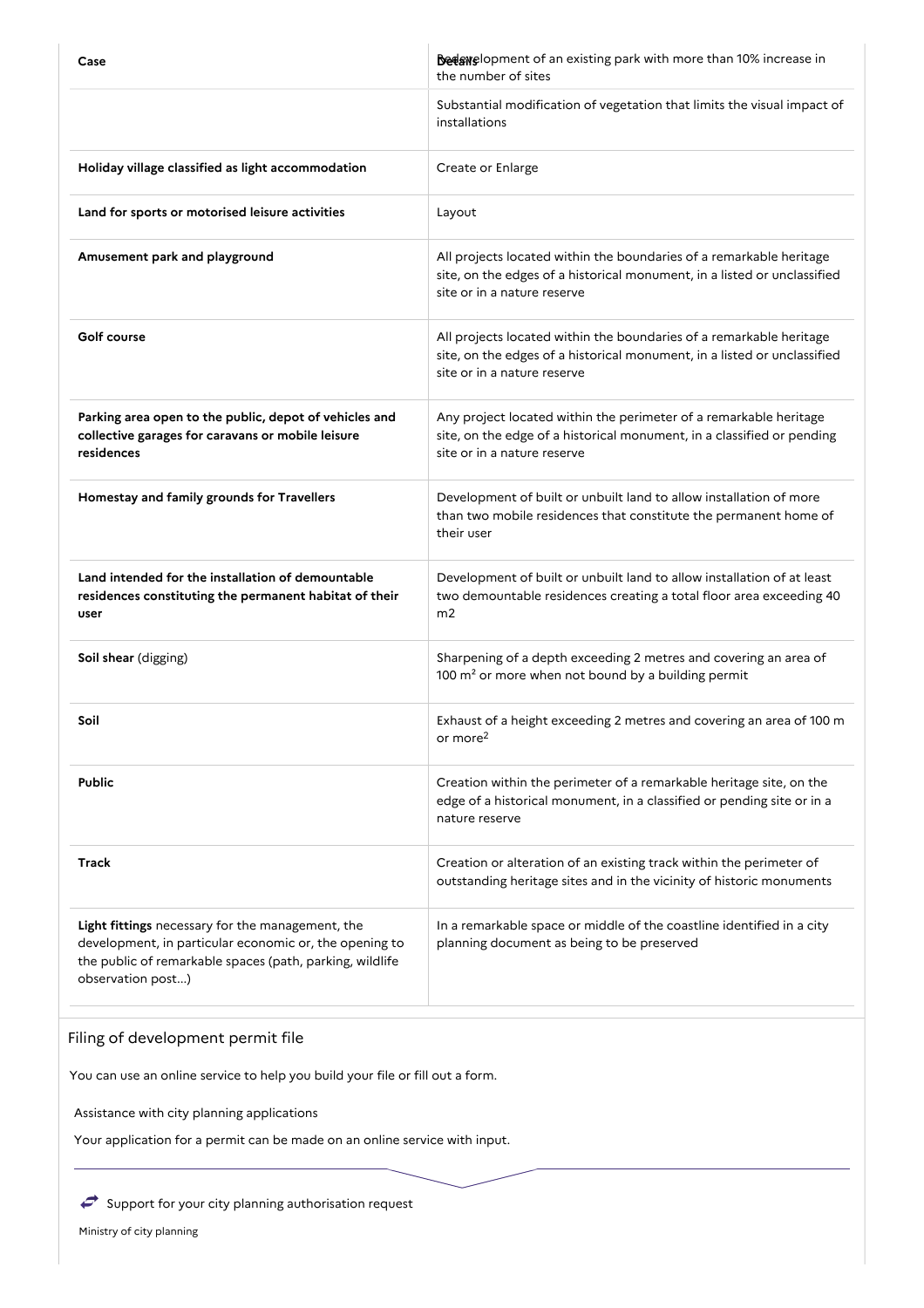# Go to

online service

[\(https://www.service-public.fr/compte/activer-un-espace-particulier?lienDemarche=https://psl.service](https://www.service-public.fr/compte/activer-un-espace-particulier?lienDemarche=https://psl.service-public.fr/mademarche/DAUA/demarche)public.fr/mademarche/DAUA/demarche)

The application for development permit [\(https://www.service-public.fr/particuliers/vosdroits/F35349?lang=en\)](https://www.service-public.fr/particuliers/vosdroits/F35349?lang=en) is sent by registered mail with request for notice of receipt or filed **City Hall**. If the operation is located in 2 municipalities, the file is preferably deposited in the municipality where the project is mainly located.

Where several persons apply for a joint authorisation for the same project, a supplementary application form is required.

 $\boxed{\square}$  Complementary/other applicants for the same project

Document to be attached to the application for city planning authorisation when several persons are involved in the same project

Go to form(pdf - 212.6 KB)

[\(https://www.formulaires.service-public.fr/gf/getAnnexe.do?cerfaAnnexe=13702-1&cerfaFormulaire=13702\)](https://www.formulaires.service-public.fr/gf/getAnnexe.do?cerfaAnnexe=13702-1&cerfaFormulaire=13702)

**FYI**: the list of attachments listed in the package is exhaustive and the administration cannot request additional documents from you.

You will have to **4 full folders** City Hall. In some cases, **additional** you will be asked. For example, you will provide an additional 1 copy of your permit file for a project in one of the following areas:

- **Perimeter of a remarkable heritage site**
- Historic landmarks
- **I** Listed Site or nature reserve

You must provide 2 additional copies of the file if your project is located in a national park core. It is also necessary to attach 2 additional copies (including 1 in dematerialised form) if your project is subject to commercial authorisation.

You will attach to these complete files 5 copies of the status plan and the overall composition plan.

In the case of a construction, you will also have to provide 5 copies of the mass plan, the facades and roofs plan and the cutting plan.

You can submit your request for authorisation to the city or send it by mail RAR (). You can also transmit it in dematerialised form according to the terms defined by your municipality. To get to know them, you need to get closer to the city planning department of your town hall.

Who shall I contact

Specify your city or postcode The choice of a municipality in the suggestion list will automatically trigger an update of the content

City [\(https://lannuaire.service-public.fr/\)](https://lannuaire.service-public.fr/)

Upon receipt of your application for a permit, the City Council will issue or send you a receipt with a registration number. This receipt indicates that the town hall has 1 month to claim the missing documents of your file that you must complete within 3 months. If you do not provide the missing parts, your application will be considered rejected.

The receipt also indicates the date on which a tacit permit is to be issued. It states that the City Hall has 1 month to notify you if your project cannot be subject to a tacit permit.

Finally, he mentions that the town hall has 1 month to inform you of a different investigation period than the one you were told.

Form

Your application for a development permit can be made on a form.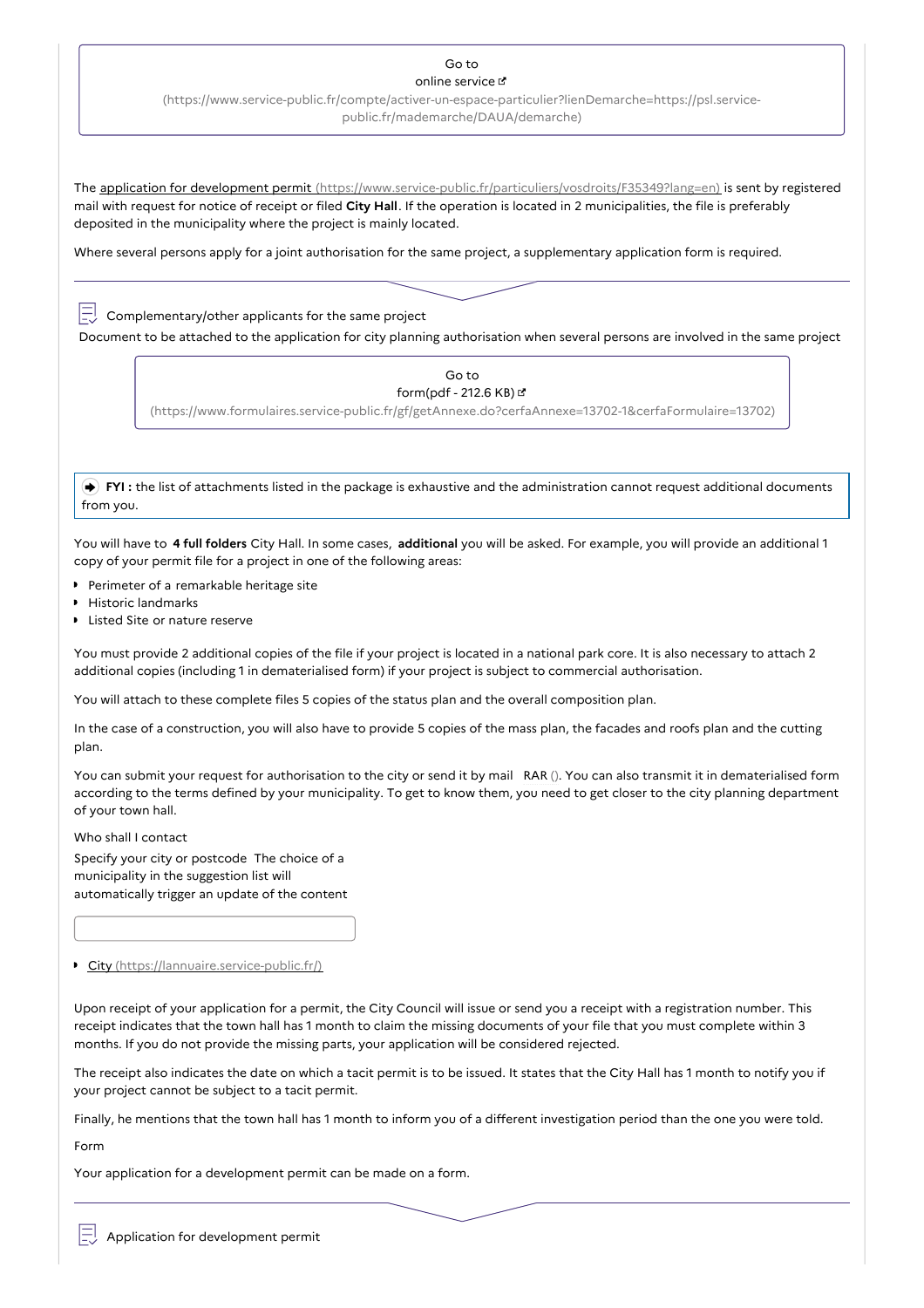#### Cerfa n° 13409\*07 - Ministry of city planning

Allows you to make a layout (for example: excavation or elevation of the ground, subdivision, camping, parking area, amusement

Application for development permit [\(https://www.service-public.fr/particuliers/vosdroits/F35349?lang=en\)](https://www.service-public.fr/particuliers/vosdroits/F35349?lang=en)is sent by registered letter with request for notice of receipt or filed with the town hall, by the owner of the land. It may also be done by one or more other authorised persons. Where several persons apply for a joint authorisation for the same project, a supplementary application form is required. **FYI :** the list of attachments listed in the form is exhaustive and the administration cannot request any other documents. You will have to **4 full folders** City Hall. In some cases, **additional** you will be asked. For example, you will provide an additional 1 copy of your permit file for a project in one of the following areas: You must provide 2 additional copies of the file if your project is located in a national park core. It is also necessary to attach 2 additional copies (including 1 in dematerialised form) if your project is subject to commercial authorisation. You will attach to these complete files 5 copies of the status plan and the overall composition plan. In the case of a construction, you will also have to provide 5 copies of the mass plan, the facades and roofs plan and the cutting plan. You can submit your request for authorisation to the city or send it by mail RAR (). You can also transmit it in dematerialised form park, sports field or leisure). Go to form(pdf - 1.6 MB) & [\(https://www.formulaires.service-public.fr/gf/cerfa\\_88065.do\)](https://www.formulaires.service-public.fr/gf/cerfa_88065.do) **E** Consult the online manual > Notice - Permit to build, build, demolish, pre-declaration <sup>of</sup> [\(https://www.formulaires.service-public.fr/gf/getNotice.do?](https://www.formulaires.service-public.fr/gf/getNotice.do?cerfaNotice=51434&cerfaFormulaire=13703) cerfaNotice=51434&cerfaFormulaire=13703) > Help Sheet for the Calculation of Floor and Taxable Surface **¤** [\(https://www.formulaires.service-public.fr/gf/getAnnexe.do?cerfaAnnexe=13409-](https://www.formulaires.service-public.fr/gf/getAnnexe.do?cerfaAnnexe=13409-1&cerfaFormulaire=13703) 1&cerfaFormulaire=13703) Formulaires annexes Specific file to verify the compliance of establishments receiving public access to accessibility and security rules : > Specific file to verify LES compliance with accessibility and fire and panic safety rules (https://www.formulaires.service[public.fr/gf/getAnnexe.do?cerfaAnnexe=13409-3&cerfaFormulaire=13409\)](https://www.formulaires.service-public.fr/gf/getAnnexe.do?cerfaAnnexe=13409-3&cerfaFormulaire=13409) Document to be attached to the development permit when multiple persons are involved in the same project : **Complementary/other applicants for the same project ¤** [\(https://www.formulaires.service-public.fr/gf/getAnnexe.do?cerfaAnnexe=13702-](https://www.formulaires.service-public.fr/gf/getAnnexe.do?cerfaAnnexe=13702-1&cerfaFormulaire=13702) 1&cerfaFormulaire=13702)  $\Box$  Complementary/other applicants for the same project Document to be attached to the application for city planning authorisation when several persons are involved in the same project Go to form(pdf - 212.6 KB) [\(https://www.formulaires.service-public.fr/gf/getAnnexe.do?cerfaAnnexe=13702-1&cerfaFormulaire=13702\)](https://www.formulaires.service-public.fr/gf/getAnnexe.do?cerfaAnnexe=13702-1&cerfaFormulaire=13702) **Perimeter of a remarkable heritage site** Historic landmarks Listed Site or nature reserve

according to the terms defined by your municipality. To get to know them, you need to get closer to the city planning department of your town hall.

Who shall I contact

Specify your city or postcode The choice of a municipality in the suggestion list will automatically trigger an update of the content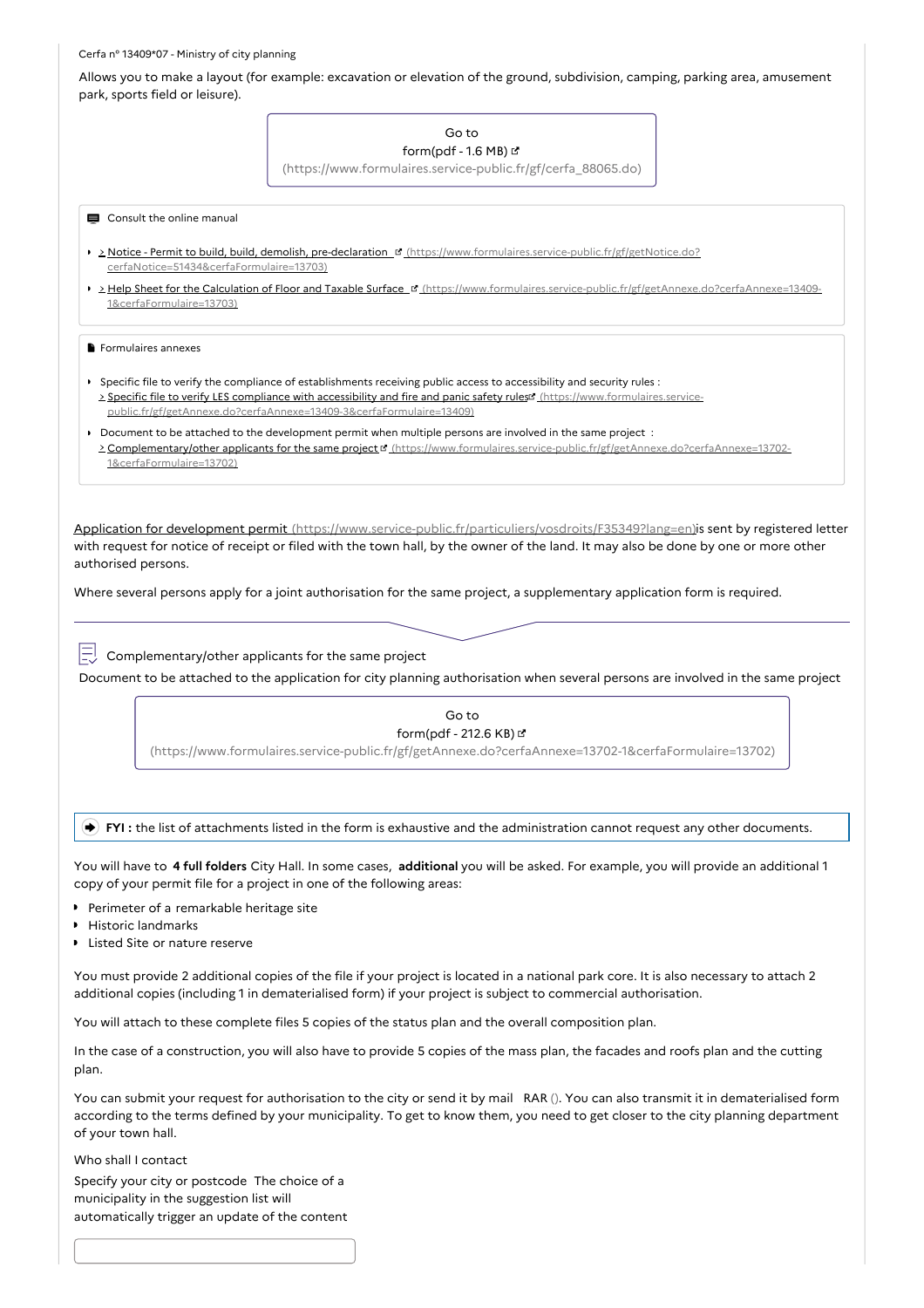### City [\(https://lannuaire.service-public.fr/\)](https://lannuaire.service-public.fr/)

Upon receipt of your application for a permit, the City Council will issue or send you a receipt with a registration number. This receipt indicates that the town hall has 1 month to claim the missing documents of your file that you must complete within 3 months. If you do not provide the missing parts, your application will be considered rejected.

The receipt also indicates the date on which a tacit permit is to be issued. It states that the City Hall has 1 month to notify you if your project cannot be subject to a tacit permit.

Finally, he mentions that the town hall has 1 month to inform you of a different investigation period than the one you were told.

 **Please note :** a notice of application for a permit is posted in town hall within 15 days of your filing and for the duration of the investigation of the file. This notice details the essential features of your project.

## Instruction Time

The response time is usually **3 months** from the date of filing of the application.

If the investigation period is longer, City Hall must notify you within one month of the filing of your permit file.

In fact, the period of instruction is increased to 4 months (3 months + 1 month) when your project is located within the perimeter of a remarkable heritage site or in the vicinity of historical monuments. The same applies when the project is to be submitted to the departmental commission for the preservation of natural, agricultural and forest areas.

The investigation period is increased to 5 months (3 months  $+ 2$  months) when, for example, the project is subject to commercial exploitation authorisation. The same is true for an operation located in an area designated to be classified in the heart of a future national park or in the heart of a delimited national park.

# Decision of the City Council

Répondez aux questions successives et les réponses s'afficheront automatiquement

### Acceptance

The decision of the town hall takes the form of an order. This decision is sent to you by registered letter with notification of receipt or by email. The decision may be accompanied by specific requirements, the reasons for which must be given by the administration.

The permit order informs you of the **contributions** that you will have to pay. They correspond to the following participations:

- **Participation in overall development programmes (EAPs)**
- Sewer Connection Interest (PRE)  $\ddot{\phantom{1}}$
- Participation in the construction of public car parks (PNRAS)
- Participation in Exceptional Public Equipment (PEPE)
- **Participation for roads and networks. (PVR)**

 **Warning :** within <sup>3</sup> months of the date of the permit decision, the town hall may withdraw <sup>a</sup> permit if it considers that it was issued illegally.

### Refusal

Refusal of development permits takes the form of an order setting out all grounds for refusal by the administration. It shall also indicate the ways and times of **appeal**. This decision is sent to you by registered letter with notification of receipt or by email.

You can challenge the legality of the decision. **within 2 months of the date of its notification.** You can ex gratia by registered letter with notice of receipt. The absence of a response after two months is implicit rejection. You can then file a dispute with the Administrative Court within two months of the reply or the absence of a reply.

You can refer [\(https://www.service-public.fr/particuliers/vosdroits/F2026?lang=en\)](https://www.service-public.fr/particuliers/vosdroits/F2026?lang=en), within 2 months of the date of notification of the decision to refuse a licence, without making an ex gratia appeal,.

Who shall I contact

Specify your city or postcode The choice of a municipality in the suggestion list will automatically trigger an update of the content

City [\(https://lannuaire.service-public.fr/\)](https://lannuaire.service-public.fr/)

Administrative Tribunal [\(https://www.conseil-etat.fr/tribunaux-cours/la-carte-des-juridictions-administratives\)](https://www.conseil-etat.fr/tribunaux-cours/la-carte-des-juridictions-administratives)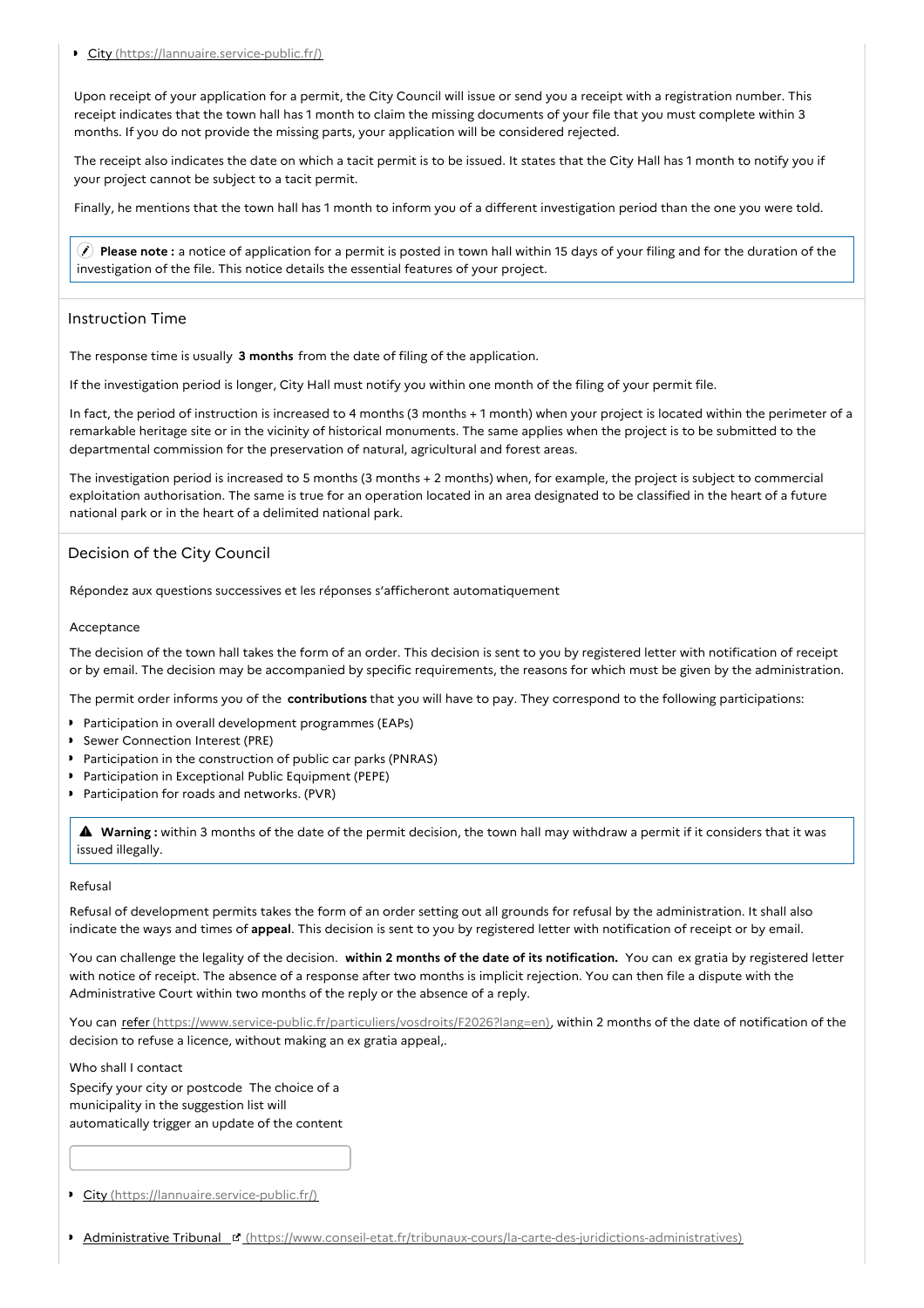### No response

If you do not receive a reply from the town hall after the investigation period has expired, **permit is tacitly granted**. Upon your request, the town hall can issue you a tacit permit certificate. If you do not obtain it within 2 months of your request, you can appeal to the administrative court [\(https://www.service-public.fr/particuliers/vosdroits/F2478?lang=en\)](https://www.service-public.fr/particuliers/vosdroits/F2478?lang=en).

Who shall I contact

Administrative Tribunal [\(https://www.conseil-etat.fr/tribunaux-cours/la-carte-des-juridictions-administratives\)](https://www.conseil-etat.fr/tribunaux-cours/la-carte-des-juridictions-administratives)

 **Warning :** within <sup>3</sup> months of the date of the permit decision, the town hall may withdraw <sup>a</sup> permit if it considers that it was issued illegally.

In some cases, failure to respond may also mean an implicit refusal to issue a permit. This is the case for the following situations:

- **Draft opinion submitted to the Departmental Commercial Planning Commission**
- **Project on a building listed as a historical monument**
- Project in an area to be classified in the heart of a future national park or in the heart of a delimited national park
- Project submitted to the agreement of the Architect of the French Buildings (ABF) when it has issued an unfavourable opinion or a favourable opinion with prescriptions

You may appeal to the Administrative Court within two months of the tacit rejection of a licence.

Stay

The city hall can suspend its decision for up to 2 years. It shall then take a decision to stay the proceedings indicating the duration of the stay.

A decision on any application for authorisation of works, constructions or installations may be stayed in the following cases:

- The land is part of the perimeter of a Concerted Development Zone (CAZ)
- At the time of initiation of the pre-public utility (DUP) investigation of an operation
- $\ddot{\phantom{a}}$ The planned construction may jeopardise or increase the cost of carrying out public works or carrying out a development operation
- The planned constructions are likely to compromise or make it more expensive to execute the future local city planning plan (PLU)
- The project is located in an area that is destined to be in the heart of a national park

Upon expiry of the stay period, the City Hall must, on simple confirmation of your application for a permit, examine your file and decide on your project within 2 months of your application.

 **FYI :** the owners of the land that has been granted a stay of proceedings may call the community (or the public utility that initiated it) into action to purchase their land.

# Decision Display

Posting of city planning authorisation or tacit permit in the field is mandatory. You must do this as soon as the order is notified or as soon as your case has expired (tacit permit).

The display shall remain in place for the duration of the work and be visible from the outside.

You must use a rectangular panel with dimensions greater than 80 cm. The information on your billboard must be legible from the highway or from spaces open to the public.

The display shows the following information:

- **Name, business name or legal name of beneficiary**
- **Permit Date and Number**
- Nature of the project, area of land
- Address of the town hall where the file can be consulted
- Name of the architect responsible for the architectural project

It shall also indicate, depending on the nature of the project, the following:

- Area of the floor without net work permitted and the height of the building(s), expressed in metres in relation to the natural floor, if the project provides for
- Maximum number of lots planned if project is on a subdivision
- Total number of sites and, if applicable, the number of sites reserved for light-duty recreational housing if the project involves a campground or recreational residential park
- Surface of the building(s) to be demolished if the project involves demolition

The display should also mention the possibility for **third** exercise **appeal** and notify the licensee within 15 days of their appeal.